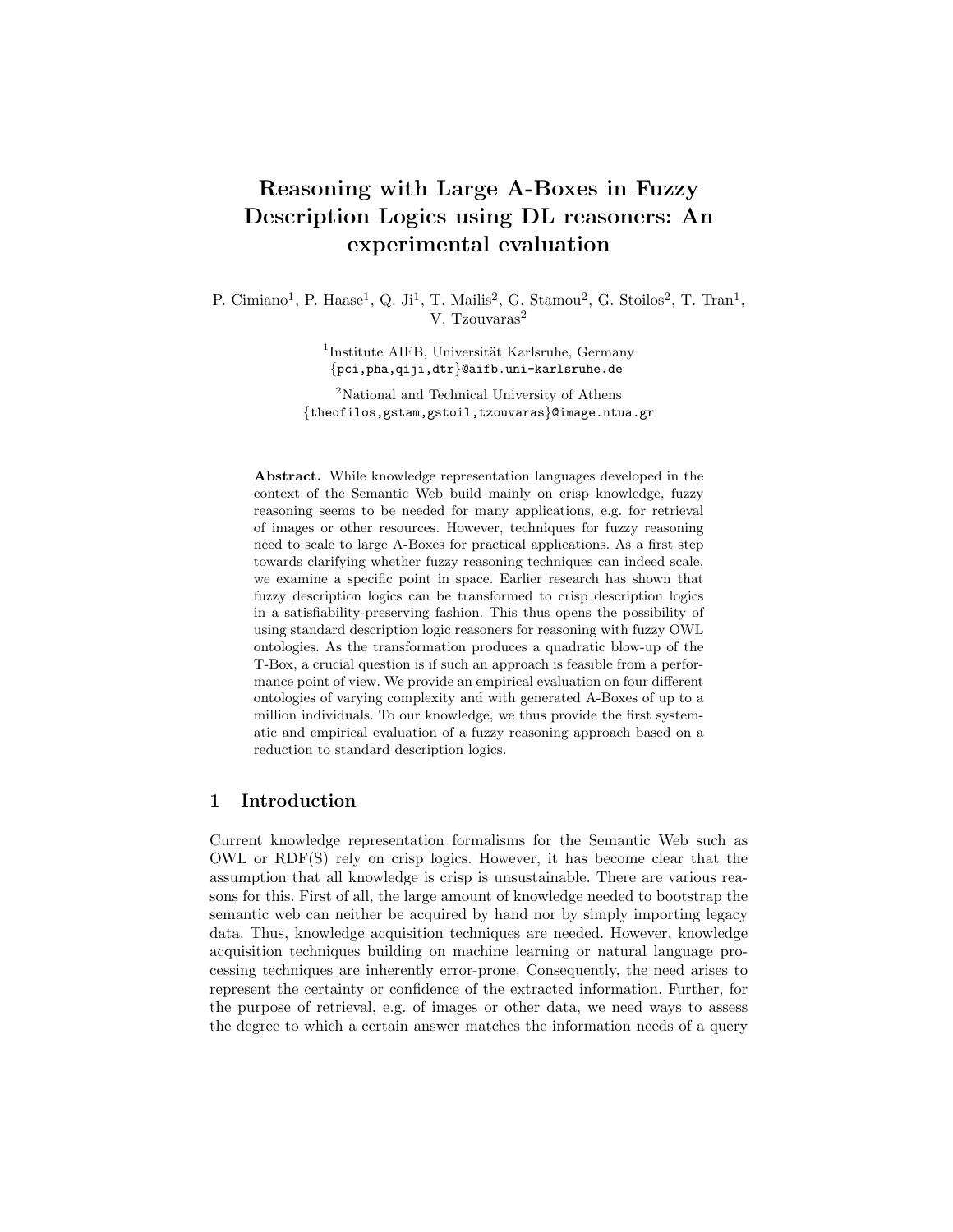(see [1]). Restricting ourselves to the crisp case would yield very brittle systems which only return answers in case information is perfectly modeled and perfectly matches the user query. Finally, there are concepts which are inherently fuzzy and which can not be represented in a crisp way. These are concepts representing linguistic variables in the sense of Zadeh [2], e.g. such as hot, young, cheap etc. Thus, various extensions to Semantic Web languages have been presented to deal with imperfect information, i.e. probabilistic approaches such as [3], [4] for OWL, [5] for RDF as well as approaches based on Fuzzy Logics such as [6] and [7]. For an overview of non-crisp ontology formalisms the reader is referred to [8]. Whatever the formalism used is, one requirement is of crucial importance: the availability of scalable reasoning procedures to deal with imperfect knowledge.

In this paper, we thus ask ourselves a straightforward question with a not so straightforward answer: are current reasoning procedures mature and scalable enough to reason with a large amount of imperfect (e.g. fuzzy) information? Giving a principled and empirically grounded answer to this problem is certainly out of the scope of this and many articles to be published. In fact, we are convinced that it is only through systematic experimental evaluation that we will find out which techniques can scale towards real scenarios with millions of facts to be stored and retrieved.

As a first step towards answering this question, the contribution of this paper is to examine a very specific setting, i.e. we assume that knowledge is represented using fuzzy description logics and analyze the scalability of the KAON2 reasoner on the knowledge bases resulting from reducing Fuzzy Description Logics (see [6, 7]) to standard description logics based on the idea described in [9]. KAON2 is a resolution-based  $\mathcal{SHIQ}(\mathbf{D})$ -reasoner which transforms a  $\mathcal{SHIQ}(\mathbf{D})$  knowledge base into a Disjunctive Datalog Program. This allows to reuse optimization techniques from database technology to reason with large A-Boxes. The aim of our paper is to explore if one can indeed reason with large Fuzzy A-Boxes, a necessary requirement for large-scale knowledge management applications. In this sense this paper can be seen as a contribution towards a larger goal: the one of clarifying whether fuzzy knowledge representation can indeed scale towards meeting the size of large-scale applications.

The structure of this paper is as follows: in Section 2, we introduce the logic  $f_{KD}SHIN$  as well as the reduction to crisp OWL presented already in [7] in order to make the paper self-contained. In Section 3 we briefly describe the OWL-DL reasoner used in our experiments, i.e. the KAON2 reasoner. In Section 4 we present our experiments and results. Finally, in Section 5 we discuss some related work and conclude.

# 2 Fuzzy Description Logics and their reduction to Classical DLs

In this section we provide a brief introduction to the fuzzy Description Logic (DL)  $f_{KD}SHIN$  [10].  $f_{KD}SHIN$  is a fuzzy extension of the  $SHIN$  DL [11]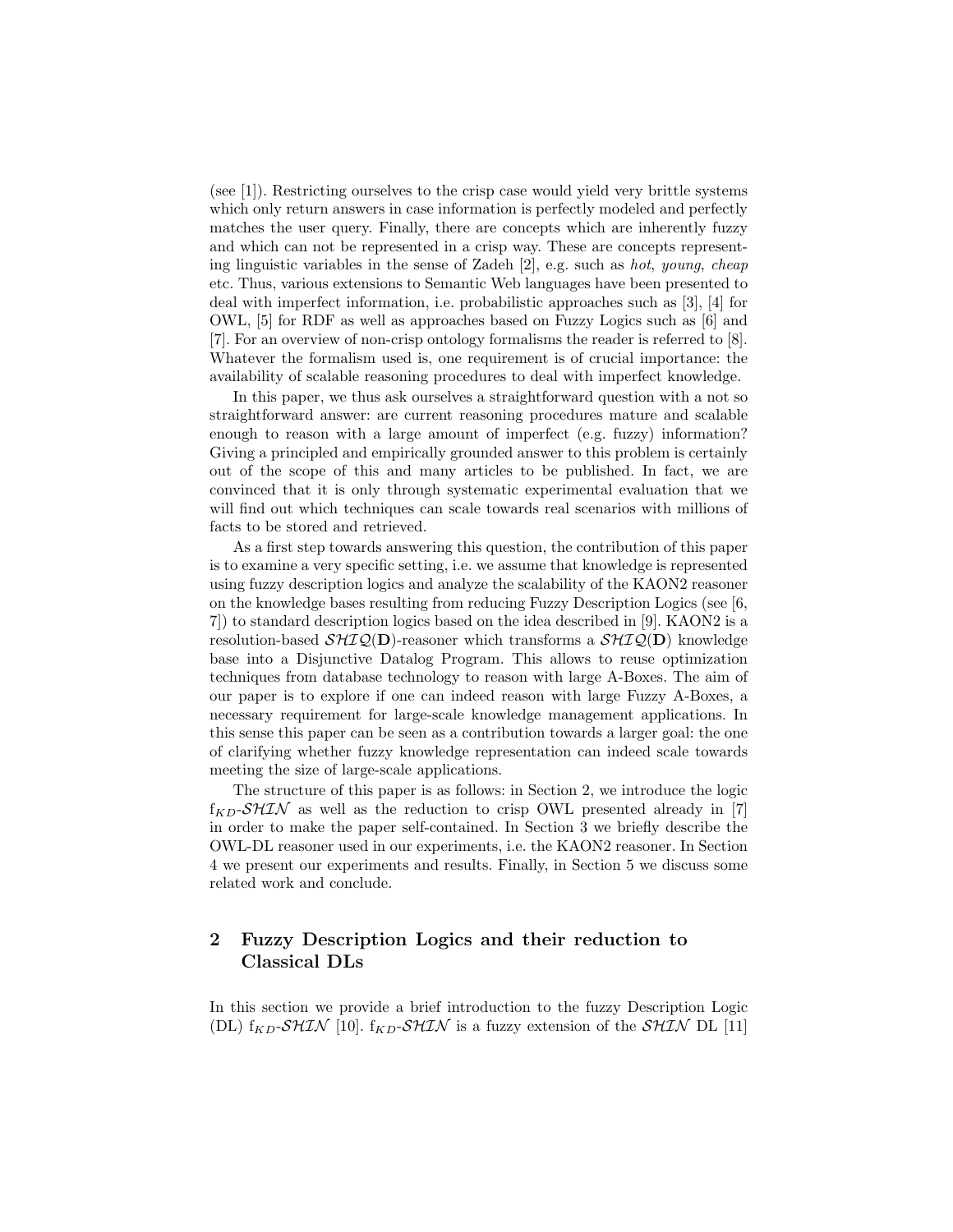which uses the fuzzy operators  $1 - x$ , max and min for performing the fuzzy set theoretic operations. For a general fuzzy extension of  $\mathcal{SHIN}$  please refer to [6].

Fuzzy Description Logics [12] have been proposed as powerful knowledge representation languages capable of capturing vague (fuzzy) knowledge that exists in many applications. Fuzzy DLs and ontologies usually keep the same syntax as their crisp (classical) counterpart, without adding any additional degrees to them; notable exceptions are [6] and [13]. Thus, using concepts and roles we can build *concept descriptions* in the usual way by using *conjunctions*  $(C \sqcap D)$ , disjunctions  $(C \sqcup D)$ , negation  $(\neg C)$ , existential  $(\exists R.C)$  and universal quantification ( $\forall R.C$ ) as well as *cardinality restrictions* ( $\geq nR, \leq nR$ ). Similarly, concept and role axioms, like *concept equivalence*  $(C \equiv D)$ , *concept subsumption*  $(C \sqsubseteq D)$ , role inclusions  $(R \sqsubseteq S)$  and transitivity (Trans(R)) can be defined in the usual way. Thus, the definitions of a TBox and an RBox are as usual.

Table 1. Semantics of concepts descriptions and axioms

| Constructor        | Syntax              | Semantics                                                                                                                                                                                                           |
|--------------------|---------------------|---------------------------------------------------------------------------------------------------------------------------------------------------------------------------------------------------------------------|
| top                |                     | $T^L(a) = 1$                                                                                                                                                                                                        |
| bottom             |                     | $\perp^{\perp}(a) = 0$                                                                                                                                                                                              |
| general negation   | $\neg C$            | $(\neg C)^{\mathcal{I}}(a) = 1 - C^{\mathcal{I}}(a)$                                                                                                                                                                |
| conjunction        | $C\sqcap D$         | $(C \sqcap D)^{\mathcal{I}}(a) = \min(C^{\mathcal{I}}(a), D^{\mathcal{I}}(a))$                                                                                                                                      |
| disjunction        | $C \sqcup D$        | $(C \sqcup D)^{\mathcal{I}}(a) = \max(C^{\mathcal{I}}(a), D^{\mathcal{I}}(a))$                                                                                                                                      |
| exists restriction | $\exists R.C$       | $(\exists R.C)^{\mathcal{I}}(a) = \sup_{b \in \Delta^{\mathcal{I}}} {\min(R^{\mathcal{I}}(a, b), C^{\mathcal{I}}(b))}$                                                                                              |
| value restriction  | $\forall R.C$       | $(\forall R.C)^{\mathcal{I}}(a) = \inf_{b \in \Delta \mathcal{I}} \{ \max(1 - R^{\mathcal{I}}(a, b), C^{\mathcal{I}}(b)) \}$                                                                                        |
| at-most            | $\langle pR$        | $\left  (\leq pR)^{\mathcal{I}}(a) = \inf_{b_1,,b_{p+1} \in \Delta^{\mathcal{I}}} \max(1 - \max_{i=1}^{p+1} R^{\mathcal{I}}(a, b_i), \max_{i < j} \{b_i = b_j\}) \right $                                           |
| at-least           | > pR                | $(\geq pR)^{\mathcal{I}}(a) = \sup_{\substack{u \in \mathcal{I} \\ u \in \mathcal{I}}} \min(\min_{i=1}^{p} R^{\mathcal{I}}(a, b_i), \min_{i \leq i} \{b_i \neq b_j\})$<br>$b_1,\ldots,b_p \in \Delta^{\mathcal{I}}$ |
| inverse role       | $R^-$               | $(R^{-})^{\mathcal{I}}(b,a) = R^{\mathcal{I}}(a,b)$                                                                                                                                                                 |
| equivalence        | $C \equiv D$        | $\forall a \in \Delta^{\mathcal{I}}. C^{\mathcal{I}}(a) = D^{\mathcal{I}}(a)$                                                                                                                                       |
| sub-concept        | $C \sqsubseteq D$   | $\forall a \in \Delta^{\mathcal{I}}$ . $C^{\mathcal{I}}(a) \leq D^{\mathcal{I}}(a)$                                                                                                                                 |
| transitive role    | $\mathsf{Trans}(R)$ | $\forall a, b \in \Delta^{\mathcal{I}}. R^{\mathcal{I}}(a, b) \ge \sup_{c \in \Delta^{\mathcal{I}}} \{t(R^{\mathcal{I}}(a, c), R^{\mathcal{I}}(c, b))\}$                                                            |
| sub-role           | $R \sqsubset S$     | $\forall a, b \in \Delta^{\mathcal{I}}. R^{\mathcal{I}}(a, b) \leq S^{\mathcal{I}}(a, b)$                                                                                                                           |
| concept assertions | $(a:C)\bowtie n$    | $\overline{C^{\mathcal{I}}(a^{\mathcal{I}}) \bowtie n, \bowtie \in \{\geq, >, \leq, <\}}$                                                                                                                           |
| role assertions    |                     | $((a, b) : R) \triangleright n   R^{\mathcal{I}}(a^{\mathcal{I}}, b^{\mathcal{I}}) \triangleright n, \triangleright \in \{\geq, \gt\}$                                                                              |

Fuzzy DLs extend the syntax of assertions with membership degrees, thus allowing to create *fuzzy assertions* (see  $[12, 10, 14, 15]$ ) as well as to annotate individual axioms (assertions) with degrees of membership. More formally, a fuzzy assertion [12] is of the form  $(a : C) \bowtie n$  or  $((a, b) : R) \triangleright n$ , where  $\bowtie \in \{\geq$  $, >, \leq, \leq \}, \, \triangleright \in \{\geq, >\}$  and a, b are individuals, and  $n \in (0, 1]$ . In many cases we write  $(a : C) = n$  instead of writing two fuzzy assertions of the form  $(a : C) \geq n$ and  $(a: C) \leq n$ . For example, one is able to state that grass is Green to a degree of at least 0.7, writing  $(qrass : Green) \geq 0.7$ , or that *athens* is near To rome to a degree of at least 0.8, by the axiom  $((athens,rome):nearTo) > 0.8$ . A set of fuzzy assertions defines a (fuzzy) ABox.

The semantics of fuzzy DLs are provided by fuzzy interpretations [12], which extend classical interpretations to the unit interval [0, 1]. A fuzzy interpretation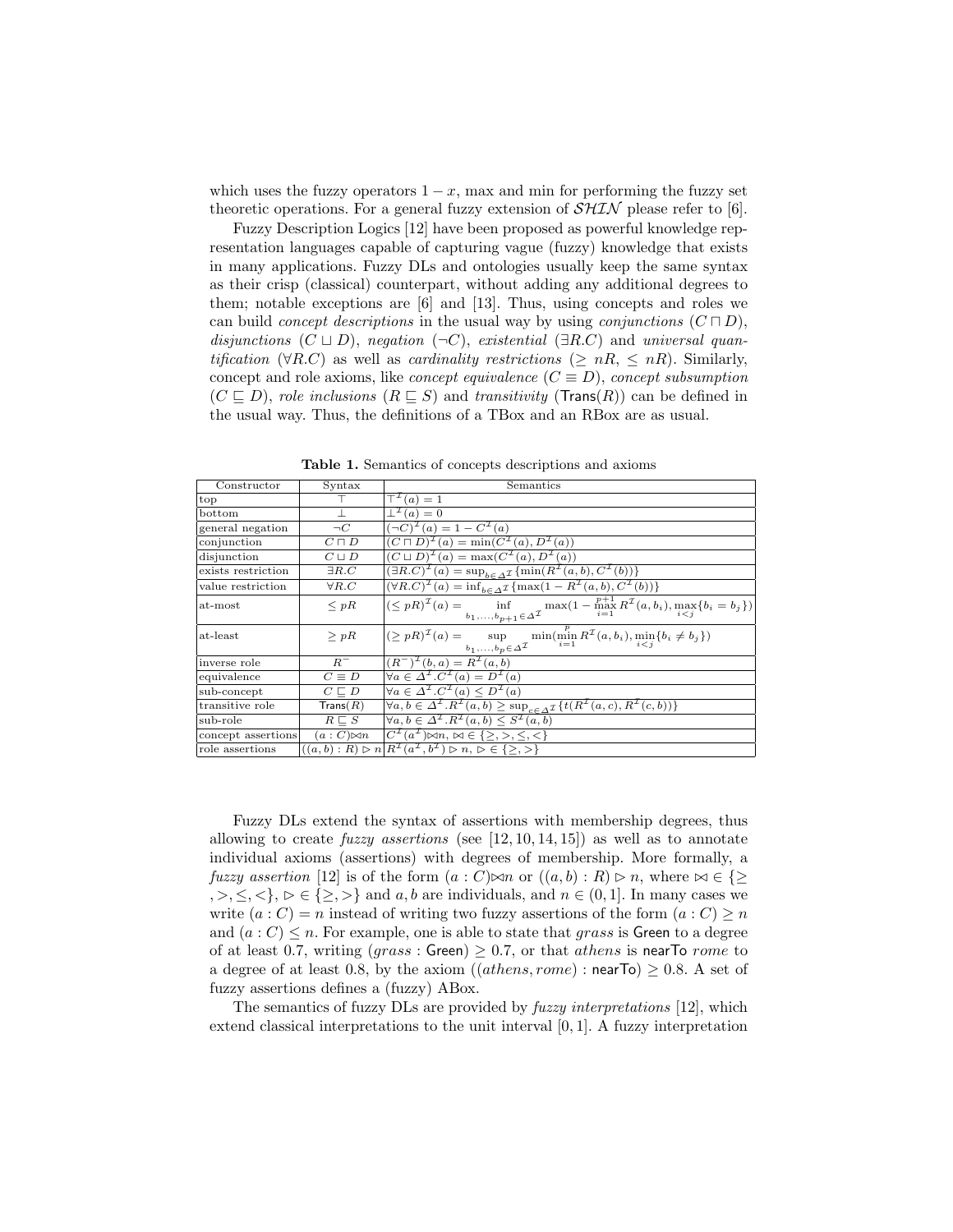is a pair  $\mathcal{I} = (\Delta^{\mathcal{I}}, \cdot^{\mathcal{I}})$  where the domain  $\Delta^{\mathcal{I}}$  is a non-empty set of objects and  $\cdot^{\mathcal{I}}$  is a *fuzzy interpretation function*, which maps

- an individual name  $a \in I$  to an element  $a^{\mathcal{I}} \in \Delta^{\mathcal{I}},$
- a concept name A ∈ C to a membership function  $A^{\mathcal{I}}: \Delta^{\mathcal{I}} \to [0,1],$
- a role name  $R \in \mathbf{R}$  to a membership function  $R^{\mathcal{I}}: \Delta^{\mathcal{I}} \times \Delta^{\mathcal{I}} \to [0,1].$

Intuitively, an object (pair of objects) can now belong to a fuzzy concept (role) to any degree between 0 and 1. For example,  $HotPlace^{\mathcal{I}}( Rome^{\mathcal{I}}) = 0.7$ , means that  $\text{Rome}^{\mathcal{I}}$  is a hot place to a degree equal to 0.7. Fuzzy interpretations can be extended to interpret  $f_{KD}$ -SHIN-concepts and roles with the aid of the fuzzy operators  $1-x$ , min and max. The complete semantics for concept descriptions, concept and role axioms are depicted in Table 1.

We can now define the inference problems for fuzzy DLs. A fuzzy knowledge base  $\Sigma$  is *satisfiable* (*unsatisfiable*) iff there exists (does not exist) a fuzzy interpretation  $\mathcal I$  which satisfies all axioms in  $\Sigma$ . An f- $\mathcal{SHIN}$ -concept  $C$  is *n*-satisfiable w.r.t.  $\Sigma$  iff there exists a model  $\mathcal I$  of  $\Sigma$  for which there is some  $a \in \Delta^{\mathcal I}$  such that  $C^{\mathcal{I}}(a) = n$ , and  $n \in (0,1]$ ; C subsumes D w.r.t.  $\Sigma$  iff for every model  $\mathcal{I}$  of  $\Sigma$ we have  $\forall d \in \Delta^{\mathcal{I}}, C^{\mathcal{I}}(d) \leq D^{\mathcal{I}}(d)$ ; a fuzzy ABox A is consistent (inconsistent) w.r.t. a fuzzy TBox  $\mathcal T$  and RBox  $\mathcal R$  if there exists (does not exist) a model  $\mathcal I$ of  $T$  and  $R$  that satisfies each assertion in  $A$ . Given a fuzzy concept axiom, a fuzzy role axiom or a fuzzy assertion  $\phi$ ,  $\Sigma$  entails  $\phi$ , written  $\Sigma \models \phi$ , iff for all models  $\mathcal I$  of  $\mathcal \Sigma$ ,  $\mathcal I$  satisfies  $\phi$ .

Currently, there are many proposals for reasoning in various different fragments of fuzzy Description Logics ranging from tableaux-based [12, 10] to optimization-based [16, 17]. Straccia proposed in [9] a method for reducing an  $f_{KD}$ -ALCH knowledge base to a classical ALCH one. The purpose of the reduction is to reduce the reasoning problem from f-DLs to crisp DLs in order to allow to use existing optimized reasoners, like FaCT [18], Pellet [19] or KAON2 (see Section 3) to perform the inference tasks of fuzzy DLs. Later, Bobillo et al. extended the method [13] to cover the full fuzzy OWL language, while quite recently a number of optimisations of the method have been also proposed [20]. In the following we sketch the main idea and refer the interested reader to [9, 13, 20] for a detailed presentation.

The main idea behind the reduction is that a fuzzy assertion of the form  $(a : C) \geq n$ , where a is an individual and  $n \in [0, 1]$  can be represented by a crisp assertion of the form  $a: C_{\geq n}$ , where  $C_{\geq n}$  is a new concept. Intuitively,  $C_{\geq n}$  stands for the set of objects that belong to C to a degree greater or equal than  $n$ . Then there are two important points for the reduction:

- 1. The number of different membership degrees we have to consider in the reduction is finite (this is a property of  $f_{KD}$ -DLs) and more precisely defined by the set:  $N^{\Sigma} = \{0, 0.5, 1\} \cup \{n, 1 - n \mid (a : C) \infty n \in \mathcal{A} \text{ or } ((a, b) : R) \infty n \in \mathcal{A} \}$  $A$ .
- 2. In order for the reduction to be satisfiability-preserving, additional concept and role axioms need to be added. For example, if  $n_1, n_2$  are two degrees from  $N^{\Sigma}$  and  $n_1 \leq n_2$ , then it obviously holds that  $A_{\geq n_2} \sqsubseteq A_{\geq n_1}$ . In summary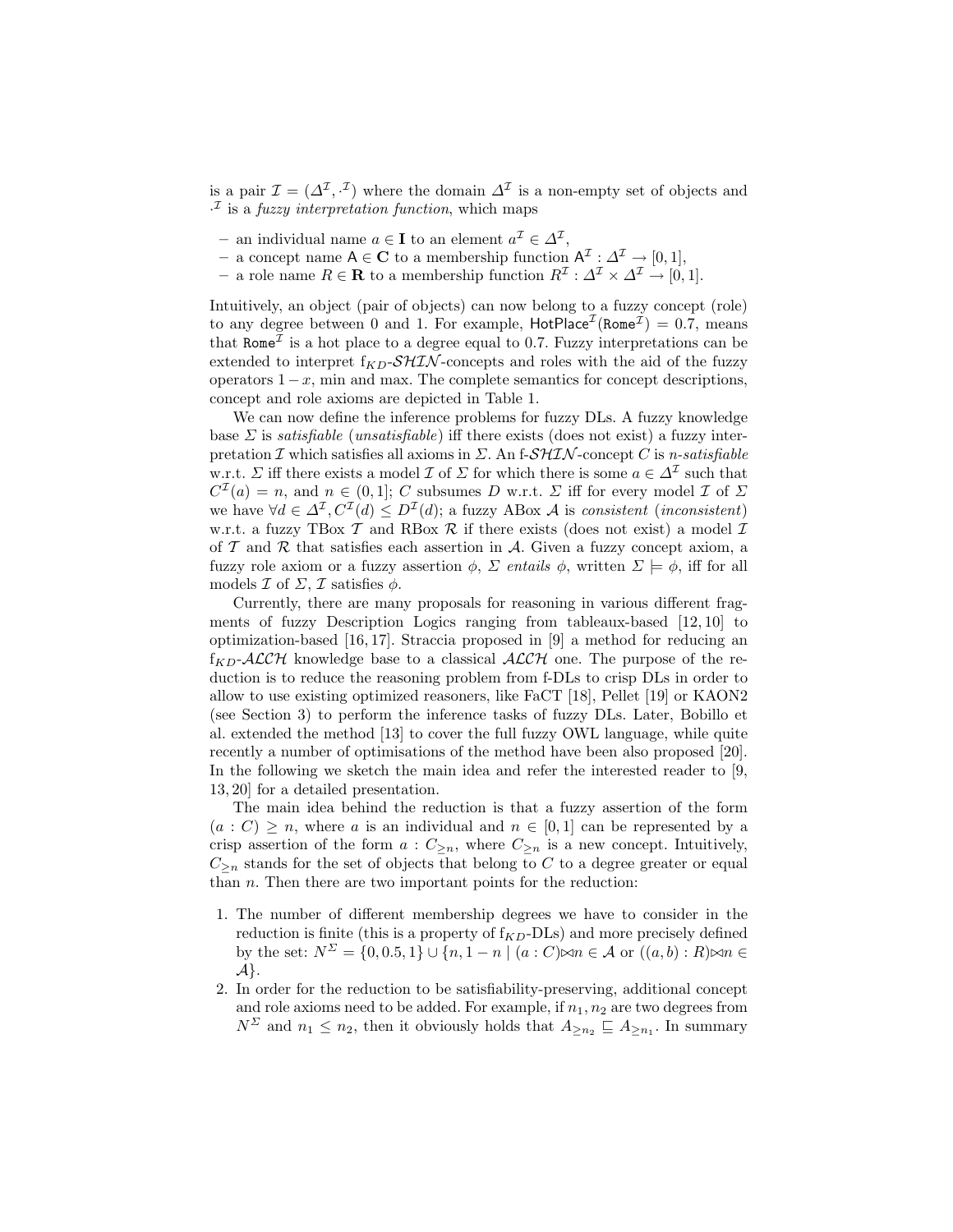for each atomic concept in the fuzzy KB the following axioms are added [9, 13]:

(1)  
\n
$$
A_{\ge n_{i+1}} \subseteq A_{>n_{i}},
$$
\n(2)  
\n
$$
A_{\le n_{j}} \subseteq A_{\le n_{j}},
$$
\n
$$
A_{\ge n_{j}} \cap A_{\le n_{j}} \subseteq A_{\le n_{j}},
$$
\n(3)  
\n
$$
A_{\ge n_{j}} \cap A_{\le n_{j}} \subseteq \bot,
$$
\n
$$
A_{>n_{i}} \cap A_{\le n_{i}} \subseteq \bot
$$
\n(4)  
\n
$$
A_{\ge n_{j}} \cup A_{\le n_{j}},
$$
\n
$$
A_{>n_{i}} \cap A_{\le n_{i}} \subseteq \bot
$$
\n
$$
A_{\ge n_{i}} \cup A_{\le n_{i}}
$$

where  $1 \leq i \leq |N^{\Sigma}| - 1$  and  $2 \leq j \leq |N^{\Sigma}|$ . Note that axioms with concepts  $A_{\leq n}$  and  $A_{\leq n}$  are necessary since the fuzzy ABox might contain fuzzy assertions of the form  $(a : A) \leq n$  or  $(a : A) < n$ . Similarly for each atomic roles we have:  $R_{\geq n_{i+1}} \sqsubseteq R_{>n_i}, R_{>n_i} \sqsubseteq R_{\geq n_i}$ .

Finally, concept and role axioms in the fuzzy KB should also be reduced [9, 13]. Thus, if |C| and |R| is the number of the different atomic concepts and roles in the original fuzzy KB, respectively, and  $|N^{\Sigma}|$  the number of different membership degrees that appear in the fuzzy ABox, then the reduced crisp KB would contain as much as  $8|C|(|N^{\Sigma}|-1)$  concept axioms and  $2|R|(|N^{\Sigma}|-1)$ role inclusion axioms of this kind of satisfiability-preserving axioms. On the other hand, as shown in [9], there are additionally  $4|T||N^{\Sigma}|$  concept and  $2|\mathcal{R}||N^{\Sigma}|$  role inclusion axioms, where  $|\mathcal{T}|$  and  $|\mathcal{R}|$  is the number of concept and role axioms in the original fuzzy KB. Due to the fact that the number of axioms increases quadratically, the performance of DL reasoners can heavily deteriorate. For this reason, Bobillo et. al. [20] have proposed a number of optimisations. In particular, they note the concept equivalences  $A_{\leq n} \equiv \neg A_{\geq n}$  and  $A_{\leq n} \equiv \neg A_{\geq n}$ , thus they map fuzzy assertions of the form  $(a : A) \leq n$  and  $(a : A) < n$  in the ABox to  $a : \neg A_{\geq n}$  and  $a : \neg A_{\geq n}$  respectively. Then, using the laws of contradiction and excluded middle, it can be proved that all axioms of the forms (2) to (4) above are unnecessary. Roughly, speaking this optimisation reduces the number of concept axioms in the reduced TBox to about a quarter compared to the unoptimised one. In our experiments we will in particular also compare the performance of the optimised vs. the unoptimised reduction.

## 3 OWL DL Reasoning with KAON2

Reasoning with KAON2 is based on special-purpose algorithms which have been designed for dealing with large ABoxes. They are described in more detail in [21], such that we only present a birds' eyes perspective here. The underlying rationale of the reasoning procedures is that algorithms for deductive databases have proven to be efficient in dealing with large numbers of facts. The KAON2 approach utilises this by transforming OWL DL ontologies to disjunctive datalog, and by the subsequent application of the mentioned and established algorithms for dealing with disjunctive datalog [22].

A birds' eyes perspective on the KAON2 approach is depicted in Figure 1. KAON2 can handle  $\mathcal{SHIQ}(D)^1$  description logic ontologies, which corresponds

<sup>&</sup>lt;sup>1</sup>  $\mathcal{SHIQ}(\mathbf{D})$  provides datatypes and qualified number restrictions in addition to the  $SHIN$  description logic used for our fuzzy reasoning.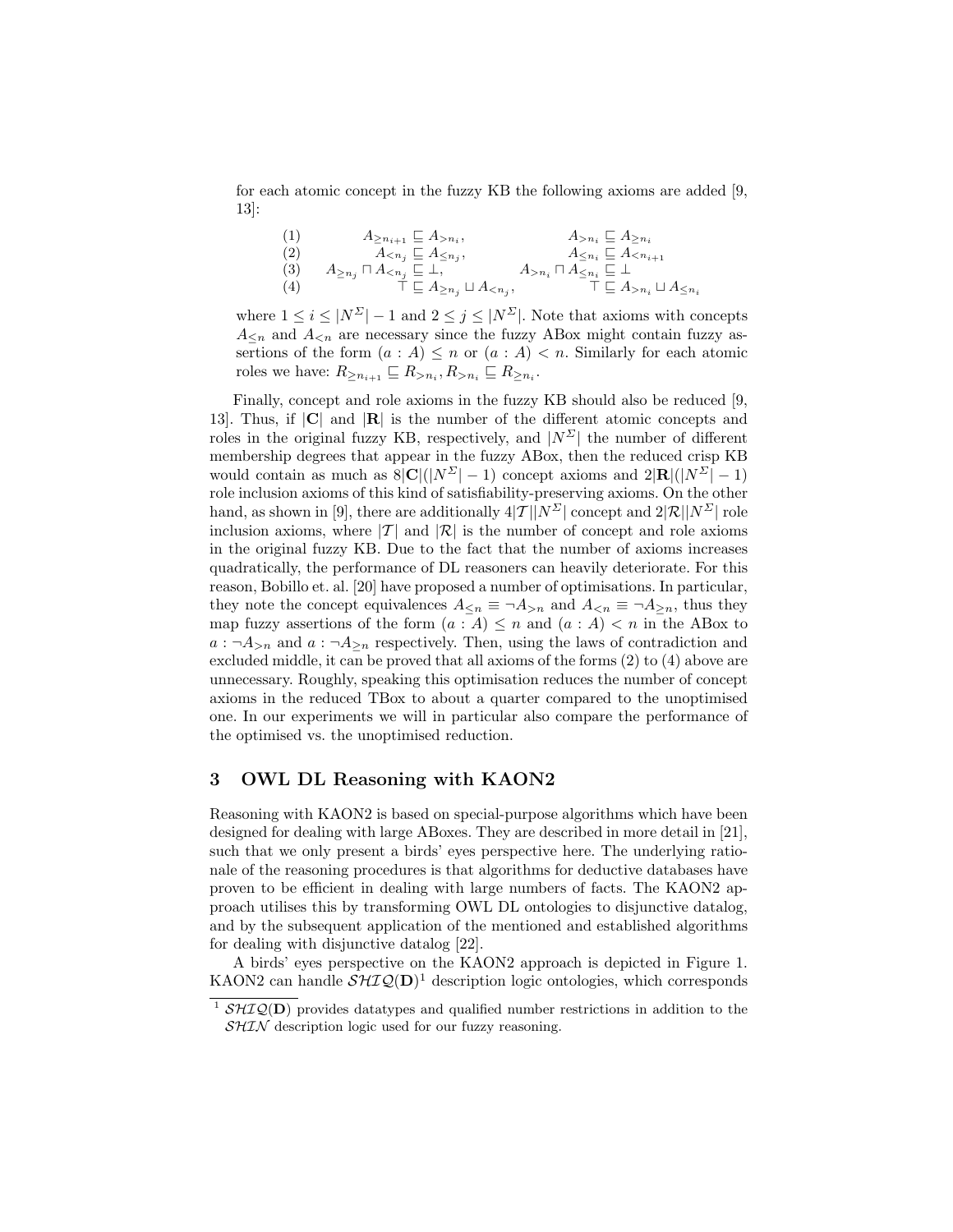

Fig. 1. KAON2 approach to reasoning

roughly to OWL DL without nominals. The TBox is processed together with a query by the transformation algorithm, which is described in more detail below and which returns a disjunctive datalog program. This, together with an ABox, is then fed into a disjunctive datalog reasoner which eventually returns an answer to the query. In some cases, e.g. when querying for instances of named classes, the query does not need to be fed into the transformation algorithm but instead needs to be taken into account only by the datalog reasoner.

The transformation algorithm accepts a  $\mathcal{SHIQ}$  (or  $\mathcal{SHIQ}(\mathbf{D})$ ) TBox and returns a disjunctive datalog program. Note that the returned program is in general not logically equivalent to the input TBox; the exact relationship is given below in Theorem 1.

The steps of the algorithm can roughly be described as follows. (1) Transitivity axioms for roles S are replaced by adding axioms of the form  $\forall R.C \sqsubset \forall S.\forall S.C$ whenever  $S \subseteq R$ . This is a standard method for eliminating transitivity axioms, such that the resulting knowledge base is satisfiable if and only if the original knowledge base is. This ensures that the translation can be used to solve typical  $\mathcal{SHIQ}$  reasoning problems by reducing them to unsatisfiability of a  $\mathcal{SHIQ}$ knowledge base.

Employing the fact that  $\mathcal{SHIQ}$  can be regarded as a subset of first-order logic, step (2) uses standard algorithms to transform the knowledge base into conjunctive normal form. This involves eliminating existential quantifiers by Skolemization, such that function symbols must be introduced into the knowledge base.

Next, in step (3), the obtained set of clauses is partially saturated by adding logical consequences. This is the crucial step of the algorithm where one has to compute enough consequences to allow for a reduction to function-free Datalog. Since the computational complexity is  $\text{EXPTIME}$  for  $\mathcal{SHIQ}$  but only NP for disjunctive Datalog, it should not come as a surprise that this transformation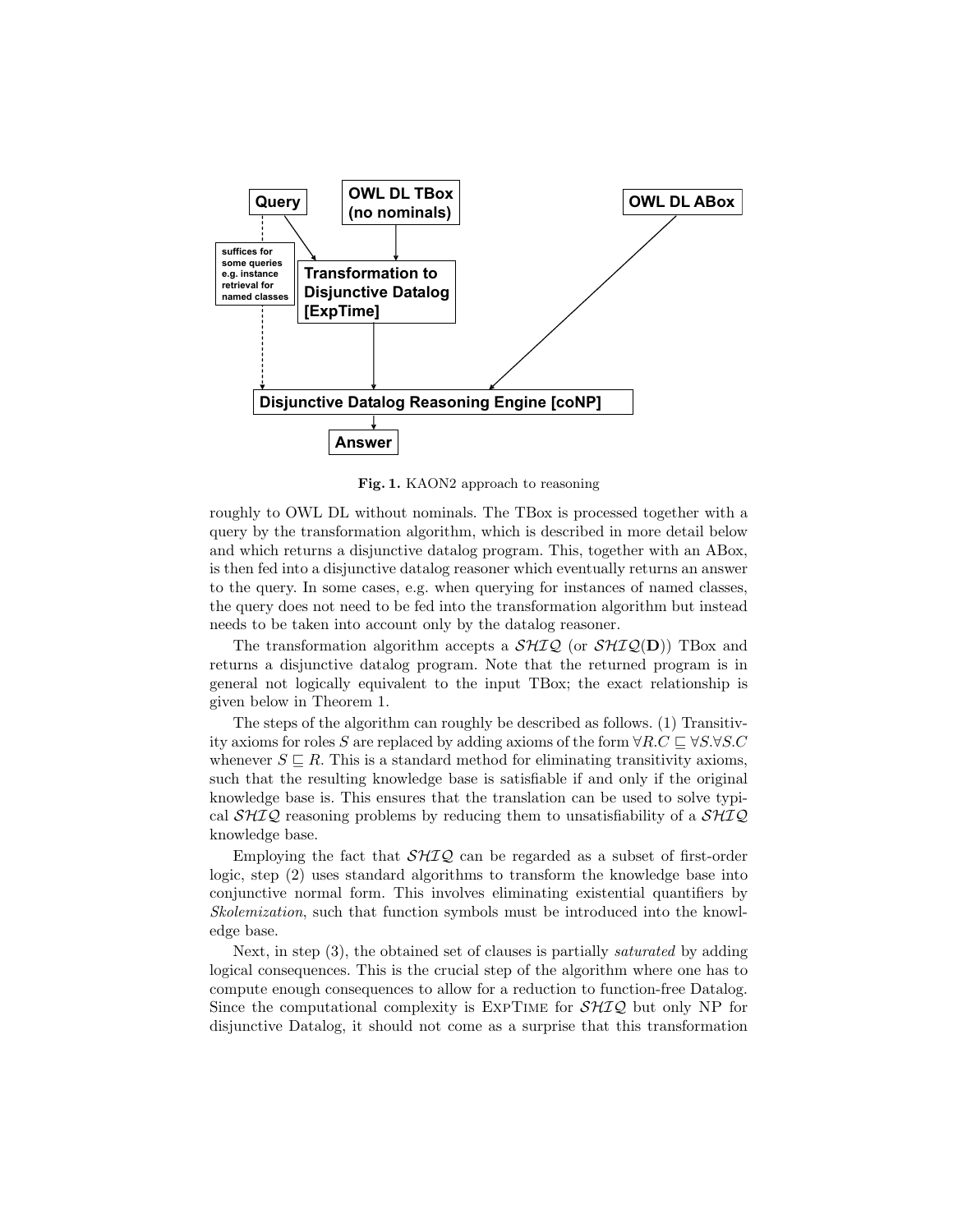step can be exponential in the size of the input. The details of this step are rather sophisticated such that we refer to [21] for details and proofs.

Now function symbols can safely be eliminated in step (4). To ensure that this process still preserves satisfiability of the knowledge base, one has to add a linear number of auxiliary axioms. Finally, it is easy to syntactically transform the resulting set of clauses into a disjunctive Datalog program in step (5).

Due to the transformations in steps  $(1)$  and  $(2)$ , the output of the algorithm is in general not logically equivalent to the input. Since all major reasoning tasks for  $\mathcal{SHIQ}$  can be reduced to satisfiability checking, it is sufficient for the transformation to preserve satisfiability, as shown in the following theorem from [21].

**Theorem 1.** Let K be a  $\mathcal{SHIQ}(\mathbf{D})$  knowledge base and  $D(K)$  be the datalog output of the KAON2 transformation algorithm on input K. Then the following claims hold.

- K is unsatisfiable if and only if  $D(K)$  is unsatisfiable.
- $K \models \alpha$  if and only if  $D(K) \models \alpha$ , where  $\alpha$  is of the form  $A(a)$  or  $R(a, b)$ , for A a named concept and R a role.
- $K \models C(a)$  for a nonatomic concept C if and only if, for Q a new atomic concept,  $D(K \cup \{C \sqsubseteq Q\}) \models Q(a)$ .

A performance evaluation of KAON2 is reported in [23]. It shows that KAON2 is indeed superior to other reasoners in most cases where size of the ABox dominates compared to the size of the TBox. This is exactly the reason why we have decided to use KAON2 in the context of our experiments with large A-Boxes.

# 4 Experiments

In this section, we present the results of our experimental evaluation. First of all, we describe the datasets used, i.e. the ontologies, in more detail (see Subsection 4.1). These belong to different complexity classes in order to be able to analyse performance with respect to different classes of ontologies. Most standard benchmark datasets do not focus on average performance (over a larger amount of queries) nor on performance with respect to data size. Thus, we made two important decisions in the context of our experimental evaluation. First, we decided to automatically generate larger A-Boxes ranging from 100 to 1 Mio. individuals. In order not to bias our results by some generation strategy, we apply three different ways of generating A-Boxes of varying sizes for a given ontology. These strategies are described in more detail in Subsection 4.2. Second, instead of relying on a limited number of predefined queries as done in most benchmarks, we decided to also randomly generate a number of  $n$  queries of varying complexity. This will then allow us to analyze the performance of our approach with respect to an average conjunctive query.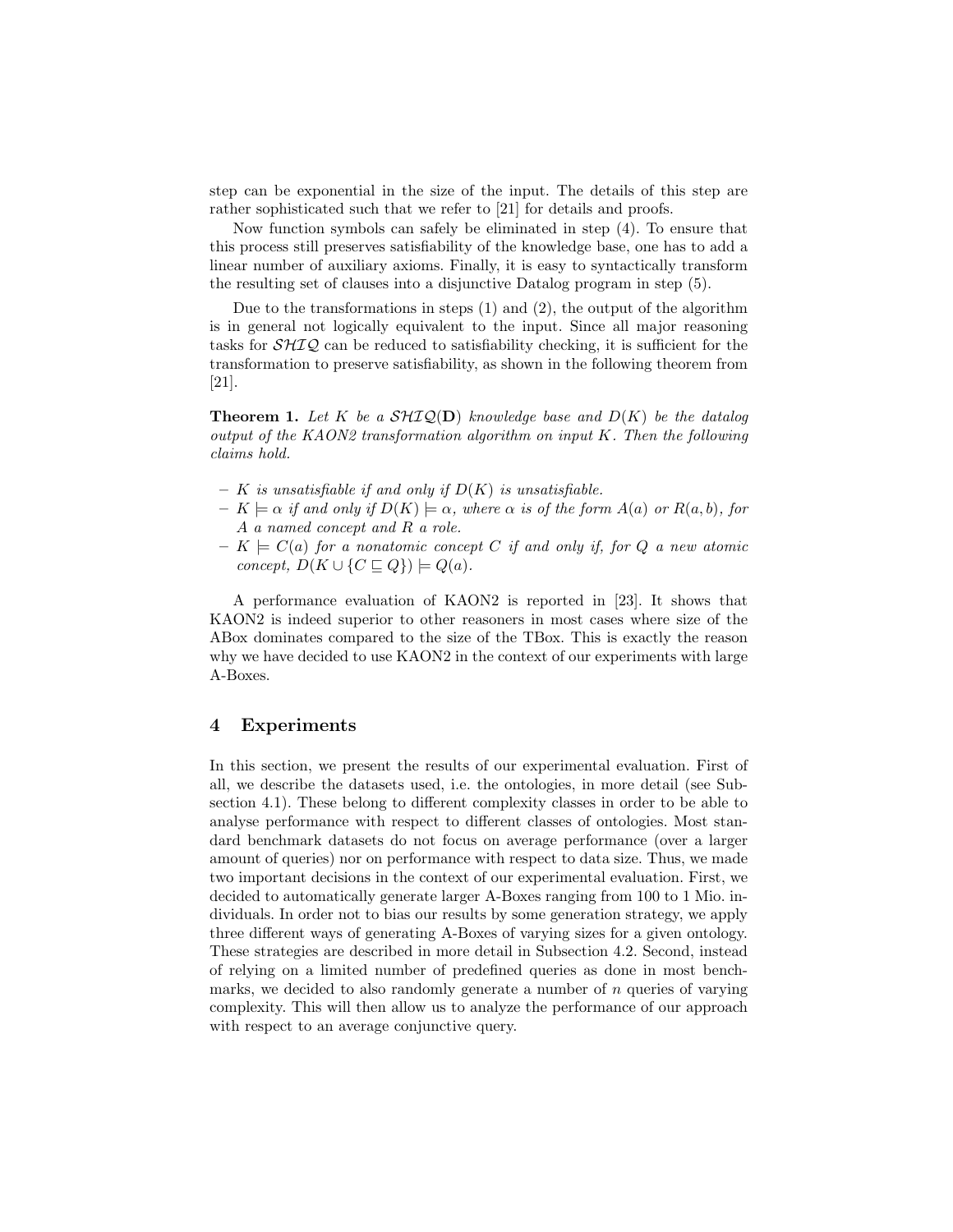#### 4.1 Datasets

We have chosen some popular ontologies which have been used in previous benchmarks [23]. These are described in what follows:

- $-$  VICODI: The VICODI ontology<sup>2</sup> was manually created in the EU-funded VICODI project and is a representative of the RDFS(DL) fragment. This ontology is relatively small and simple since it does not contain any disjunctions, existential quantification or number restrictions.
- $-$  LUBM: The Lehigh University Benchmark (LUBM)<sup>3</sup> was explicitly designed for OWL benchmarks. It describes the organizational structure of universities. Due to existential restriction on the right side of class expressions, the LUBM ontology is in OWL Lite.
- **Semintec**: The Semintec ontology<sup>4</sup> is about financial services and was created at the University of Poznan. It is also relatively simple like the VICODI ontology without existential quantifiers or disjunctions. But it is a representative of the OWL DL fragment as it contains functional properties and disjointness constraints.
- $-$  Wine: The Wine ontology<sup>5</sup> is a prominent example of an OWL DL ontology. More precisely, we used a version for the Wine ontology without nominals, as it has been used in previous benchmarks (cf. [23]).

#### 4.2 Generating A-Boxes

While the ontologies mentioned above already contain some A-Box assertions, for most of them the A-Boxes are too small for our intended performance evaluations. Therefore, for each of the ontologies, we generated different extended datasets with increasing A-Box size to be able to quantify the relationship between query time and the size of the A-Box. In particular, in order not to bias our quantitative analysis, we experimented with three different ways of generating A-Boxes: random, structural and proportional. We briefly describe these different generation strategies, omitting details due to space limitations. For simplicity, from now on, the individuals always include concept individuals and property individuals if we do not specify which kind of individuals.

– random generation: according to this strategy, a number n of individuals are generated by first randomly selecting m properties, generating new individuals of these and randomly deciding whether to create a new domain (range) individual or use an existing one. This yields at most m property and  $2m$  concept individuals. Then, the rest to n is filled up with random concept individuals.

 $^2$  http://www.vicodi.org

 $^3$  http://swat.cse.lehigh.edu/projects/lubm/index.htm

 $^4$  http://www.cs.put.poznan.pl/alawrynowicz/semintec.htm

 $^5$ http://www.schemaweb.info/schema/SchemaDetails.aspx?id=62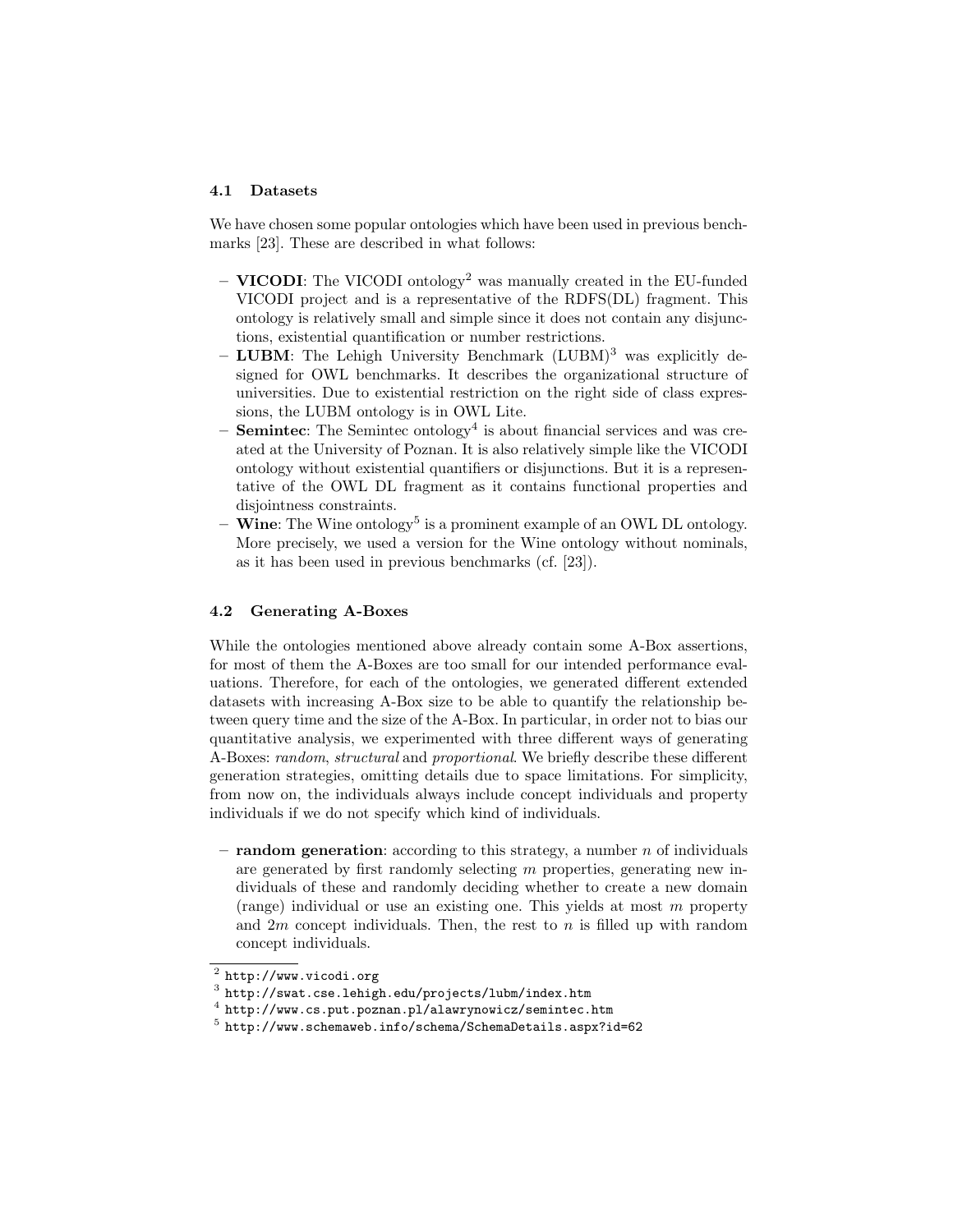- structural generation: according to this strategy, the existing A-Box is copied  $m$  times until the final number of individuals is reached, whereby concept and property individuals are renamed. This strategy thus aims at preserving the structure of the original ontology.
- proportional: according to this strategy, the conditional probability  $P(c_i | i_c)$ , i.e. the probability that given that  $i_c$  is a concept individual it belongs to concept  $c_i$  is calculated in the original A-Box. Further, also  $P(p_i | i_p)$ is calculated for properties. The relative frequency of property versus concept individuals is also calculated. Then, new individuals are randomly generated according to the above probabilities. This strategy aims at preserving the distribution in the original ontology.

For each of the ontologies mentioned above, we have thus generated ontologies with 100, 1.000, 10.000, 100.000 and 1 Mio. individuals. Further, in order to generate fuzzy ontologies out of these, a random fuzzy degree has been generated for each of the individuals in the different datasets. The ontologies with the fuzzy degree values have then been reduced using the optimised and the unoptimised reduction.

## 4.3 Queries

To generate various sorts of queries for tests, we use 5 query patterns which vary from the simplest one to retrieve all the individuals of a concept to the complex ones such as:

SELECT ?V1 ?V2 ?V3 ?V4 ?V5 ?V6

WHERE {?V1 rdf:type C1 . ?V2 rdf:type C2 . ?V3 R1 ?V4 . ?V5 R2 ?V6} where,  $Vi$  ( $i = 1...6$ ) indicates variables. C1 and C2 means concepts and R1 and R2 are relations.

When generating a query, we randomly select one query pattern. For each chosen pattern, we replace each variable in the pattern by randomly choosing one from several distinct variables given beforehand. As for each relation (concept) in the pattern, we randomly choose one relation (concept) from the ontology to be queried.

This way of creating queries is obviously flexible enough to generate an arbitrary number of queries of varying complexity. It is important to mention that, as we only use named classes in our queries, the reduction to Datalog does not need to be performed for each query (see Section 3).

#### 4.4 First observations: number of axioms

In order to generate ontologies with Fuzzy ABoxes, we randomly generated fuzzy degrees for the A-Boxes generated as described above. After applying the reduction, we obtained ontologies with a number of axioms (TBox and RBox) as reported in Table 2. It shows the number of axioms for the original ontologies as well as those resulting from the reduction to crisp OWL-DL for different degrees, i.e. 3 (0, 0.5 1), 6 (0, 0.2, 0.4, 0.6, 0.8, 1) and 11 (0, 0.1, 0.2, 0.3, 0.4, 0.5, 0.6,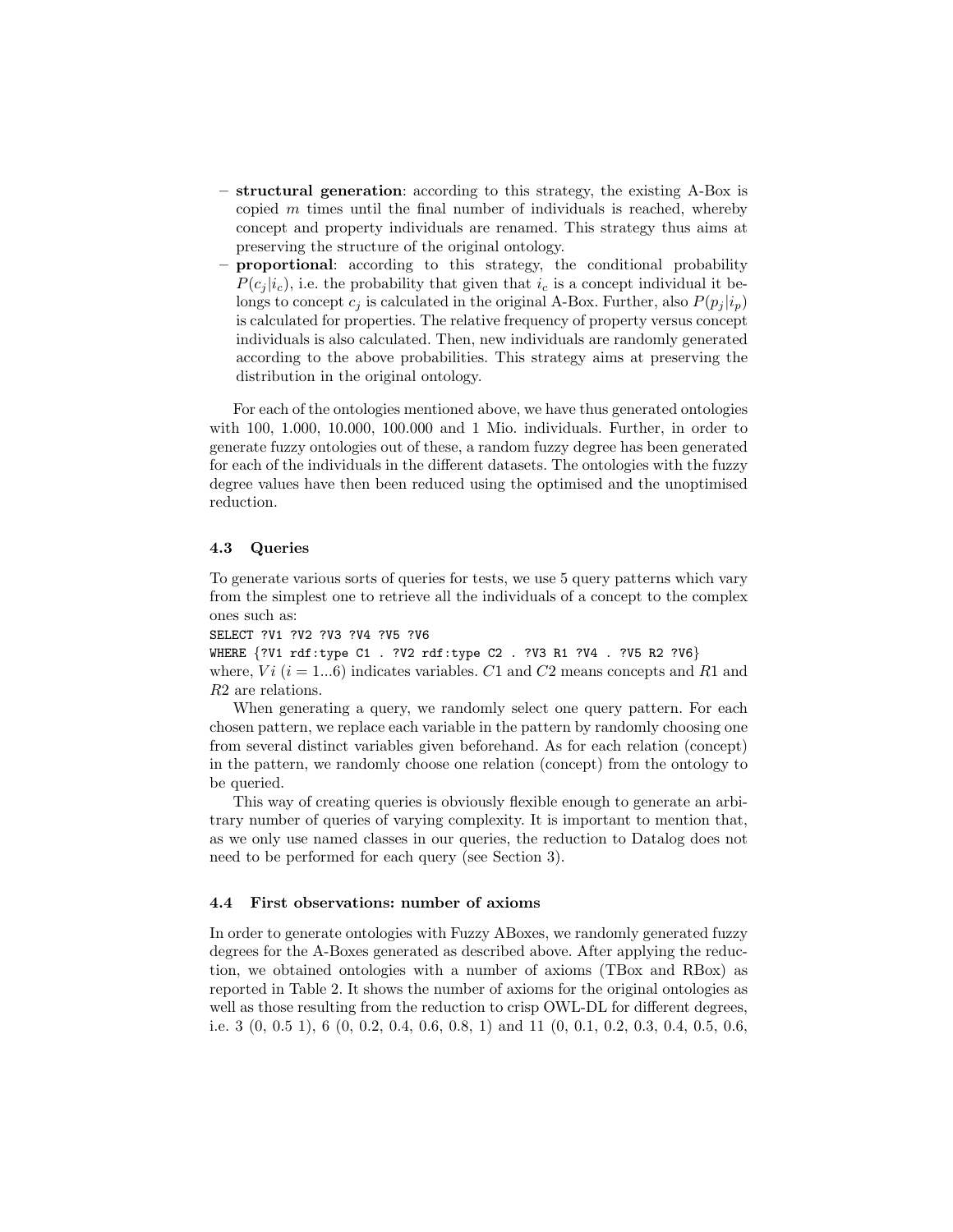| [Ontology]    | $#$ Axioms |    |     |     |     |                                                      |    |    |     |                    |       |                                           |           |                 |    |
|---------------|------------|----|-----|-----|-----|------------------------------------------------------|----|----|-----|--------------------|-------|-------------------------------------------|-----------|-----------------|----|
|               | Original   |    |     |     |     |                                                      |    |    |     | Reduced Ontologies |       |                                           |           |                 |    |
|               |            |    |     |     |     |                                                      |    |    |     | Unoptimized        |       |                                           | Optimized |                 |    |
|               |            |    |     |     |     | Class Prop. TBox Subcl. Disj. Subpr. Func. Dom. Ran. |    |    |     |                    |       |                                           |           |                 | 11 |
| <b>VICODI</b> | 194        | 10 | 223 | 193 |     |                                                      | 10 | 10 |     |                    |       | $0 5.110 12.196 24.006 1.624 4.872 8.120$ |           |                 |    |
| LUBM          | 43         | 25 | 94  | 36  |     |                                                      | 25 | 18 |     | 01.248             | 2.994 | 5.904                                     |           | 480 1.440 2.400 |    |
| Semintec      | 60         | 16 | 222 | 55  | 113 |                                                      | 16 | 16 | 121 | 1.808              | 4.016 | 7.696                                     |           | 770 2.310 3.850 |    |
| Wine          | 141        | 13 | 218 | 126 |     | 5.                                                   | 6  |    |     | 6 4.204            |       | 9.946 19.516 1.402 4.206 7.010            |           |                 |    |

Table 2. Number of axioms for the original ontologies and after the reduction

0.7, 0.8, 0.9, 1). We can certainly see that the reduction increases the number of axioms dramatically. Interestingly, the optimized reduction produces about a third of the axioms produced by the unoptimized method.

### 4.5 Results

We have carried out performance evaluation tests for the above mentioned four ontologies comparing the query performance for standard query answering with respect to the original ontology as well as fuzzy query answering with respect to the fuzzy ontologies after the reduction using the optimised and unoptimised methods. The fuzzy queries are also randomly generated using the patterns described above, inserting the concepts and relations produced by the reduction, thus yielding "fuzzy" conjunctive queries which are actually crisp queries with respect to the transformed ontologies.

Figure 2 shows the average time for query answering with respect to the automatically generated datasets for the crisp ontologies containing 100 to 1. Mio individuals for the different generation strategies. A first interesting result is that the different generation strategies do not have a major effect on the query time. For this reason, we decided to carry out the remaining experiments using only the proportional generation strategy.

In particular, we tested ontologies with 3, 6 and 11 fuzzy degrees. For all queries, we imposed a time limit of 20 minutes. After that, query evaluation was stopped and counted as 20 minutes. All results are reported averaged over 100 queries. Our first conclusions were the following:

- The unoptimised reduction leads to ontologies which are completely intractable, such that almost none of the queries can be answered within 20 minutes.
- The Wine ontology showed to be completely intractable both with the optimised and unoptimised reduction even using only 3 degrees! This shows that highly expressive (fuzzy) ontologies lead to a high number of axioms when they are reduced to crisp ontologies, thus becoming intractable for state-ofthe-art reasoners. Thus, we do not show the detailed results for the Wine ontology from now on.
- Using the optimised reduction, the query time with respect to the original crisp ontologies increases a factor of between 2 and 100 depending on the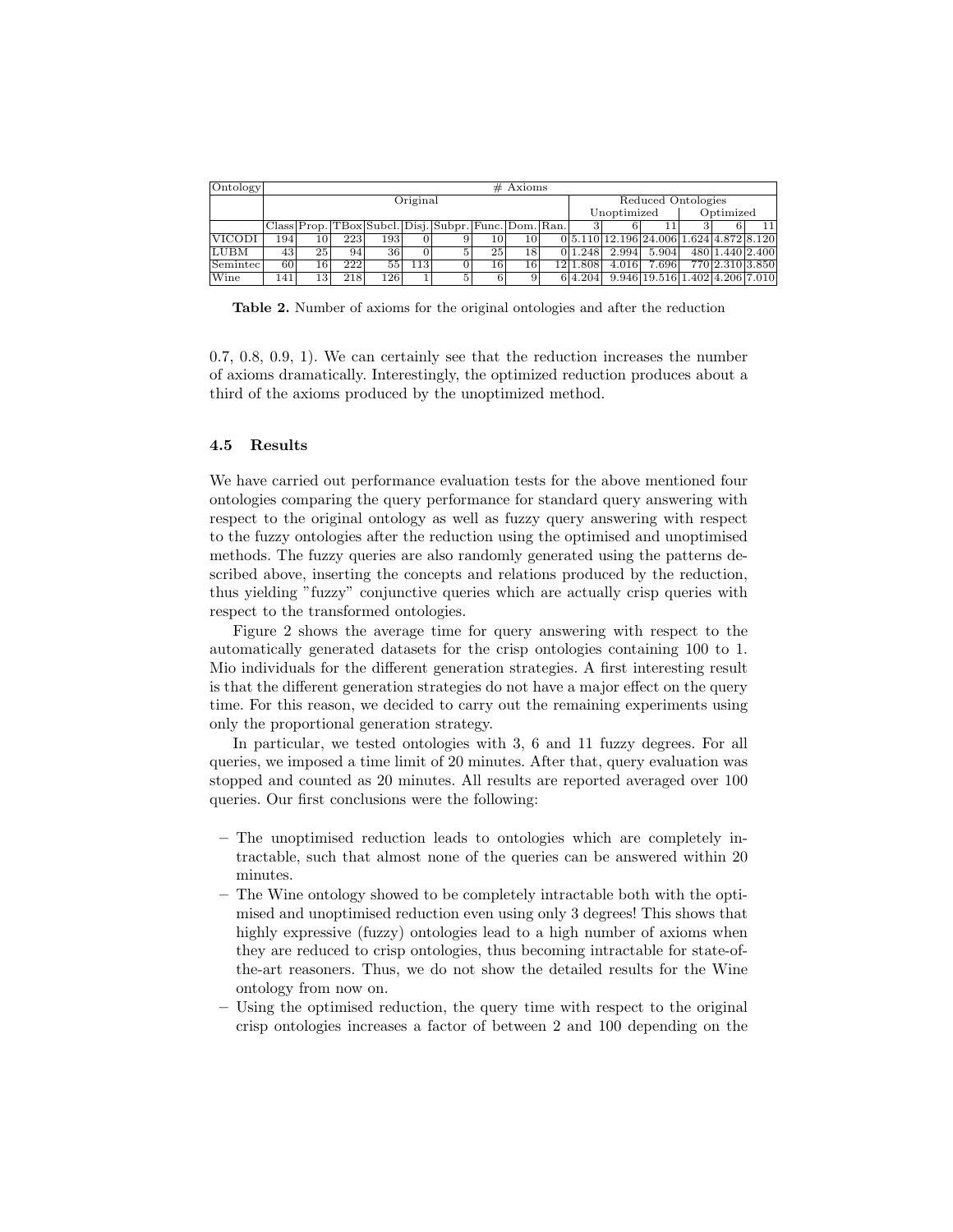

Fig. 2. Average query time for the four (crisp) ontologies (VICODI, LUBM, Semintec and OWL) for the three A-Box generation strategies: random, structural and proportional

number of degrees used. We discuss this increase for the ontologies transformed using the optimised reduction in more detail below with respect to the different ontologies.

Figure 3 shows the average querying time for the three ontologies (VICODI, LUBM and Semintec) transformed with the optimised reduction using 3, 6 and 11 degrees. We discuss the results separately for each ontology:

- VICODI (RDFS-DL): The results are as expected as there is a clear increase of query time from the original ontology to the transformed ontology with 11 degrees. For 3 degrees, there seems to be an increase of factor 2 of the querying time, while for 6 degrees the increase corresponds to a factor of 10. The increase for 11 degrees is a factor between 10 and 100 (for the dataset with 100.000 individuals).
- LUBM (OWL Lite): For LUBM, the results are also more or less as expected. The increase is quite consistently a factor of 10 with the only exception of the dataset with 10.000 individuals
- Semintec (OWL-DL): The Semintec ontology shows a similar pattern as the other ontologies: using 3 degrees leads to an increase of query time with a factor of between 1-2; while using 6 degrees and 11 degrees leads to an increase within a factor of around 10 and 100, respectively.

Overall, we can conclude that the increase in the time for answering a query is considerable when considering the transformed ontologies, i.e. roughly a factor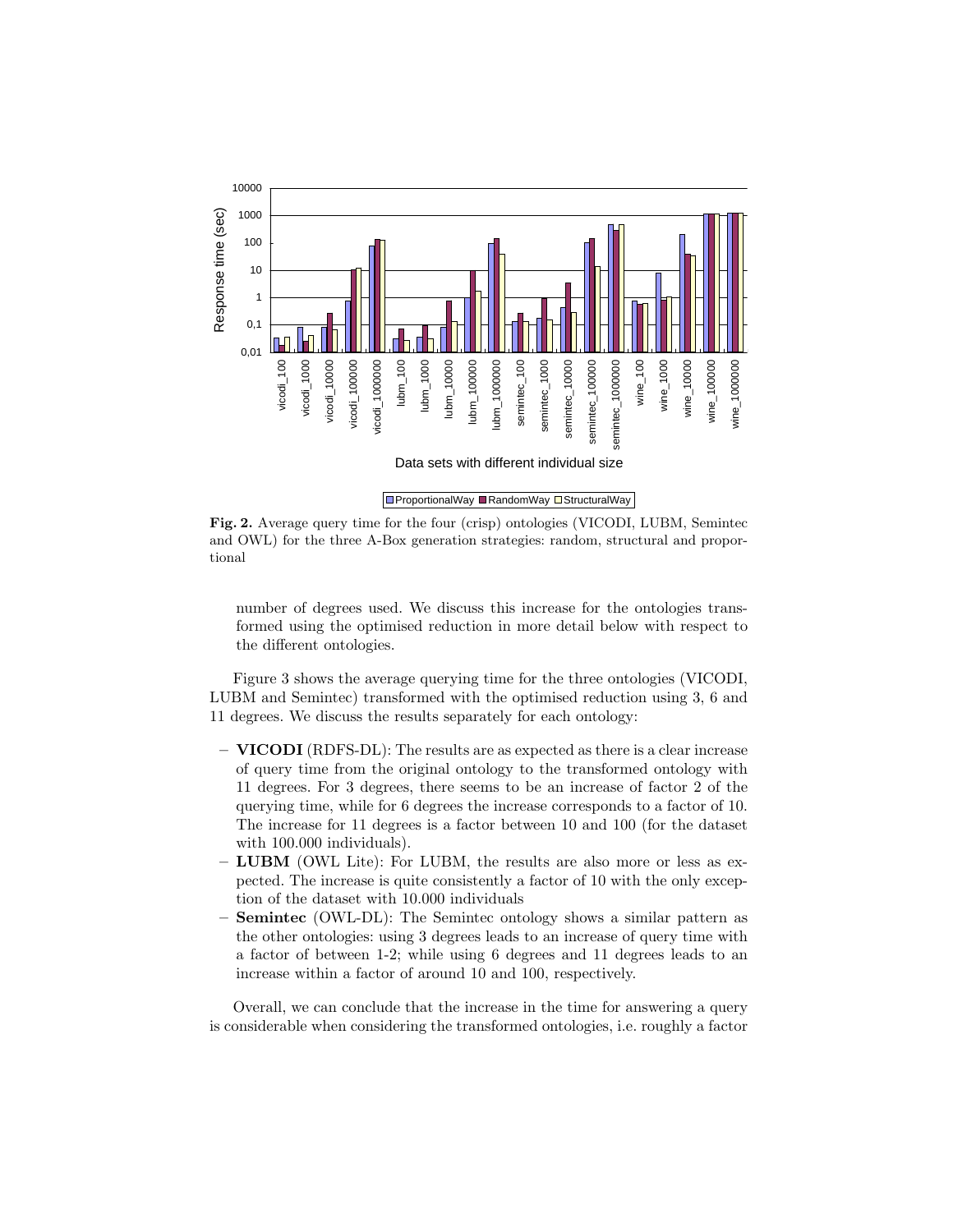

Fig. 3. Average query time for the three ontologies (VICODI, LUBM and Semintec) transformed with the optimised reduction using 3, 6 and 11 degrees

between 2 and 100 compared to query answering with respect to the original crisp ontologies. The pattern which emerges is quite clear. For the reduced ontologies with 3 degrees, the query time seems to double compared to standard query answering with respect to the original ontologies. When using 6-11 degrees, the increase is in most cases a factor of at least 10 compared to the time for answering queries with respect to the original crisp ontology. For 11 degrees, the increase can even reach a factor of 100 (e.g. for VICODI with 100.000 individuals), but in most cases there is an increase with a factor of 10. The good news is certainly that for smaller ontologies from 100 to 10.000 individuals, the query time is at most a few (<4) seconds regardless of the number of degrees used. This shows that for smaller ontologies the approach considered is definitely feasible regardless of the degrees considered. For bigger ontologies, using more degrees (6-11) comes at a high price. Thus, applications will clearly need to balance the amount of degrees they need to distinguish with the maximum querying time they can afford. In any case, it seems that fuzzy query answering is feasible in real time (where real time is defined as under a few seconds) in exactly those cases in which query answering with respect to the original crisp ontology is also. In all those cases where fuzzy query answering is not feasible in real time (let's say  $> 100$  seconds), neither standard query answering with respect to the crisp ontologies is. In such a case, one could argue, it is not anymore important whether the queries can be answered in 100 seconds (1.6 minutes) or 1000 seconds (16 minutes) as these times are both clearly beyond a real-time behaviour.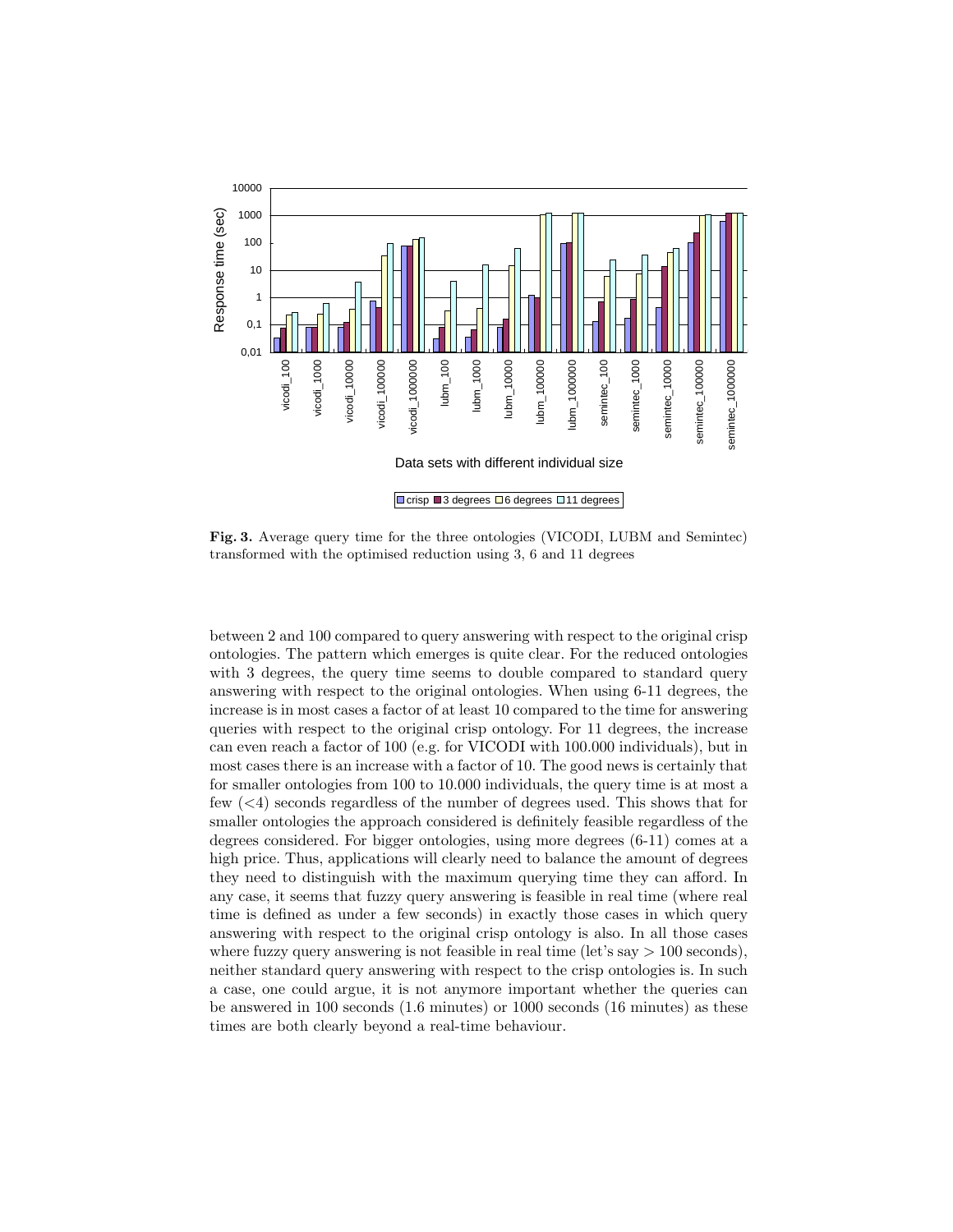# 5 Related Work and Conclusion

In the last couple of years it has become evident that fuzzy Description Logics could play an important role in several Semantic Web applications that face a significant amount of vague knowledge, like multimedia analysis and retrieval. In order to support inference services for fuzzy-DLs, several different reasoning algorithms have been proposed such as tableaux-based [12, 10], optimizationbased [16, 17] as well as techniques that reduce fuzzy-DL reasoning to crisp DL reasoning [9, 13, 20].

Although there has been a significant amount of work on the reduction based DL reasoning methods, there is currently no systematic and complete evaluation of the method<sup>6</sup>. In particular, Straccia was the first to propose the method, showing that reasoning in  $f_{KD}$ -ALCH can be reduced to reasoning in ALCH, while later Bobillo et. al. [13] extended the method to reduce  $f_{KD}$ -SHOIN (together with *fuzzy subsumption axioms* [6]) to  $\mathcal{SHOIN}$ . Then Bobillo [20] extended the technique to  $\mathcal{SROLQ}$  also proposing a number of optimisation methods that reduced the number of created axioms. Additionally, in [20] there is a first report on an implementation accompanied with a preliminary evaluation. More precisely, the authors have implemented their proposed optimised reduction technique which then they evaluated over a fuzzified version of the Koala ontology<sup>7</sup>. The Koala ontology contains 20 named classes, 15 anonymous classes, 4 object properties, 1 datatype property and 6 individuals. The axioms of the ontology where randomly extended with membership degrees, using 3, 5, 7, 9 and 11 different degrees, thus creating a set of five fuzzy ontologies. Then, the reduction method was evaluated using the Pellet reasoner providing the times for knowledge base satisfiability checking. In contrast, we have mainly focused on the task of query answering. Instead of evaluating with respect to only one small ontology, we have tested four different ontologies corresponding to different complexity classes (i.e. the RDFS DL fragment, OWL Lite and OWL-DL) with respect to different A-Box sizes of up to a million of individuals. Our focus has in fact been to test the scalability of the reduction-based approach depending on A-Box size. This is also the reason why we have used KAON2 as reasoner, which was particularly developed to handle large A-Boxes. Our experimental evaluation has shown that for quite expressive ontologies, especially the Wine ontology, the approach based on the reduction to crisp DL is not feasible for fuzzy query answering. Arguably, the wine ontology was never conceived as a realistic ontology for A-Box reasoning but rather for T-Box reasoning. In any case, in our experiments the ontologies resulting from the reduction to crisp DL where only tractable when using the optimised reduction, which reduced the number of axioms by around 66% compared to the unoptimised reduction.

Overall, the increase in query time is moderate for small numbers of degrees (e.g. 3-6). Distinguishing 3-6 degrees leads to increased query times with a factor

 $^6$  Note that the landscape is not different with the other reasoning methods for fuzzy-DLs

 $^7$  http://http://protege.cim3.net/file/pub/ontologies/koala/koala.owl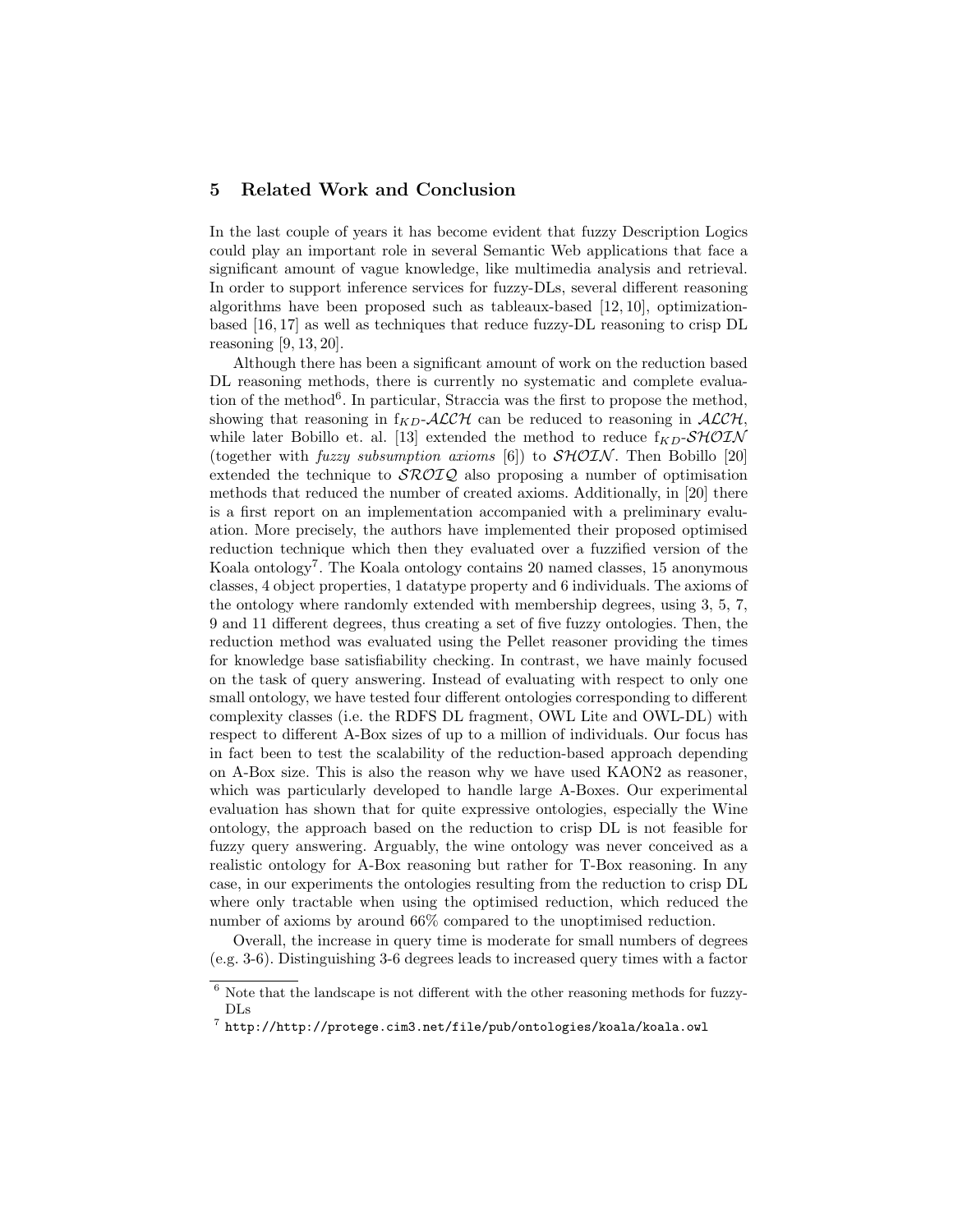between 2-10 for smaller A-Boxes (up to 10.000 individuals) and to a factor of 100 for larger A-Boxes with around 100.000 individuals and more. The interesting conclusion is nevertheless that for rather inexpressive ontologies such as VICODI and LUBM, query answering with the approach analyzed here is definitely feasible for a few degrees (3-6) even with very large A-Boxes as the time increase is below a factor of 10. For applications which really need fuzzy query answering, this increase might be acceptable. Finally, the encouraging result is that for smaller A-Boxes with a number of individuals between 100 and 10.000 query answering takes below a few seconds irrespectively of the degrees used. The interesting conclusion that real time query answering seems to be feasible for the fuzzy ontologies exactly for those A-Box sizes for which it is also feasible for the crisp ontologies is an encouraging result from our point of view.

There are obvious avenues for future work. First, it would be appropriate to experiment with other reasoners such as FaCT or Pellet for reasoning with the reduced ontologies. Further, a necessary next step is to compare with respect to other techniques such as tableaux-based reasoners such as Fire (see [24]). While our envisioned application is retrieval and thus querying, the investigation of several issues from the application point of view seem interesting. First of all, we expect that, in contrast to what we have assumed in this paper, not all concepts in an ontology should be considered as inherently fuzzy. In fact, we expect applications to pose clear requirements on what concepts should be understood as fuzzy and which not. By this, the large amount of axioms produced by the reduction could be dramatically constrained, thus leading to a better performance. In this context it will be necessary to clarify the interactions between fuzzy and non-fuzzy concepts in query answering. Overall, we think that this paper offers a clear step forward towards clarifying whether techniques for reasoning with fuzzy knowledge can be expected to scale up.

# References

- 1. Meghini, C., Sebastiani, F., Straccia, U.: A model of multimedia information retrieval. Journal of the ACM 48(5) (2001) 909–970
- 2. Zadeh, L.: The concept of a linguistic variable and its application to approximate reasoning. Information Sciences 8-9 (1975)
- 3. Ding, Z., Peng, Y., Pan, R. Studies in Fuzziness and Soft Computing. In: BayesOWL: Uncertainty Modeling in Semantic Web Ontologies. Springer-Verlag (2005) 27
- 4. da Costa, P., Laskey, K.: PR-OWL: A framework for probabilistic ontologies. In: Proceedings of the International Conference on Formal Ontology in Information Systems. (2006)
- 5. Udrea, O., Subrahmanian, V.S., Majkic, Z.: Probabilistic rdf. In: Proc. of IRI'06. (2006) 172–177
- 6. Straccia, U.: Towards a fuzzy description logic for the semantic web. In: Proceedings of the 2nd European Semantic Web Conference. (2005)
- 7. Stoilos, G., Stamou, G., Tzouvaras, V., Pan, J., Horrocks, I.: Fuzzy OWL: Uncertainty and the semantic web. In: Proc. of the International Workshop on OWL: Experiences and Directions. (2005)